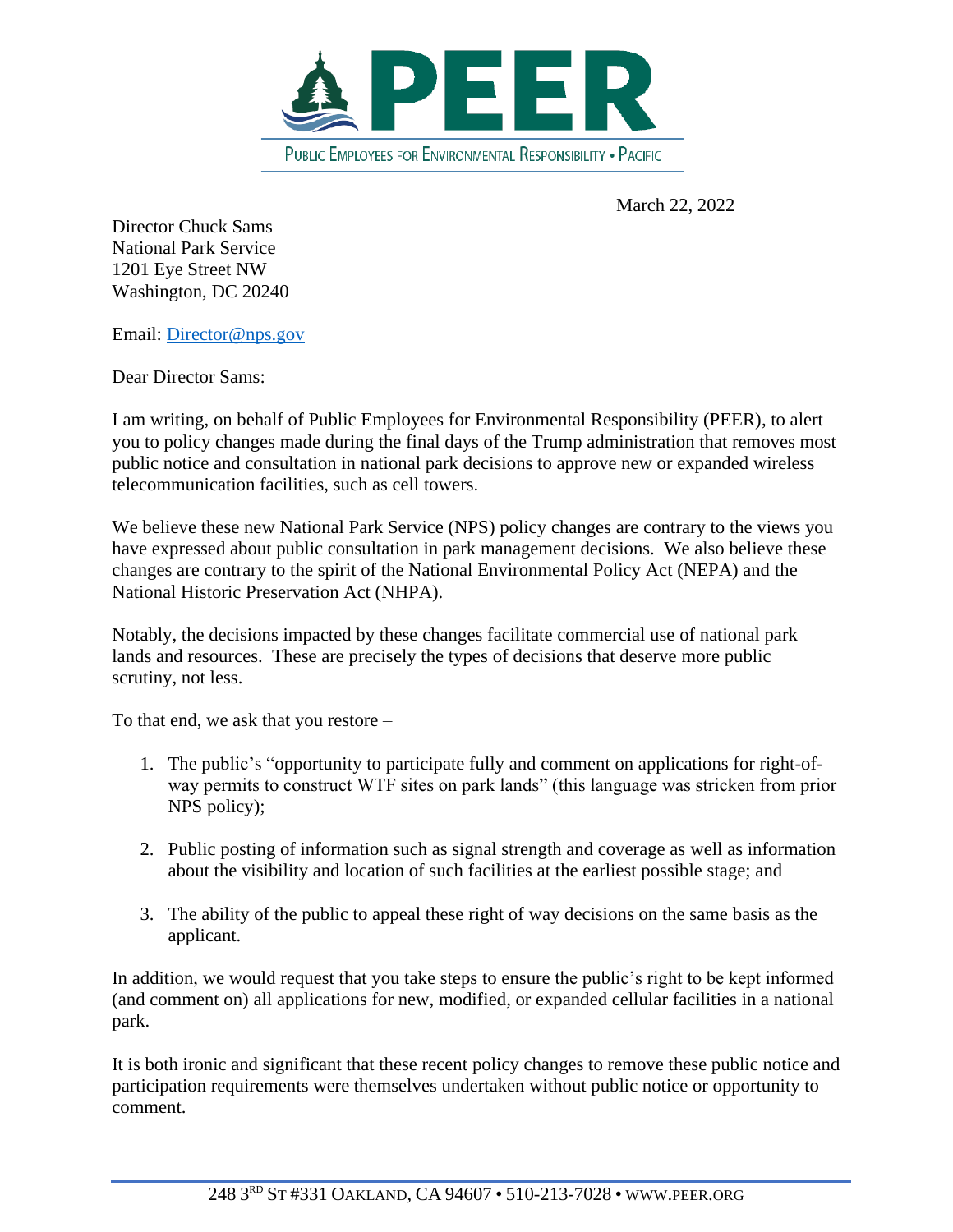The genesis of these recent changes also merits some examination. For the years prior to 2021, the NPS policy governing the processing of wireless telecommunications facility applications was spelled out in Reference Manual 53: Special Park Uses: Wireless Telecommunication Facilities (Appendix 5, Exhibit 6, Pages A5-43 to A5-61.

In 2017, PEER filed a complaint with the Interior Office of Inspector General (OIG) alleging, among other things, widespread noncompliance by national parks with the requirements of law, such as the National Environmental Policy Act (NEPA) and NPS policy, principally RM-53.

After investigating PEER's complaint, the OIG issued a report ("The NPS Needs To Improve Management of its Commercial Right-of-Way Program" No. 2018-WR-011) that validated our concerns, concluding –

"We also found that NPS needed to improve its management of the commercial ROW program to better comply with applicable laws, regulations, and policies, primarily RM-53… As a result, parks are not in compliance with RM-53 and Federal land may not be protected from environmental impacts."

One of the OIG's principal recommendation was that NPS "Develop an action plan to ensure compliance with RM-53…" In fact, NPS "concurred" with the OIG's recommendations and wrote:

"We take these matters seriously and are working to ensure that commercial cell facilities in national parks are managed correctly and in accordance with NPS policy and pertinent regulations."

Beginning in April 2020, NPS officials began developing new procedures in this area, ultimately rescinding RM-53 and replacing it with a new policy, titled RM-53B. This new policy direction took place without public notice or involvement. These actions were also directly contrary to the thrust of the OIG recommendation.

The new RM-53B represents an unprecedented exclusion of public involvement in national park decision-making, especially as it relates to approval of commercial use of park lands and resources.

The new RM-53B now –

- Makes public notice and involvement in approval of new cell towers or other wireless facilities discretionary, rescinding prior requirements for public notice as soon as applications were received;
- Removes the requirements that key material, such as signal strength and visibility impacts, are no longer required in these right of way applications. This will make this type of basic information about the nature and impacts of new facilities largely unavailable to the public and even to the park superintendent, unless he or she demands it in the approval process;